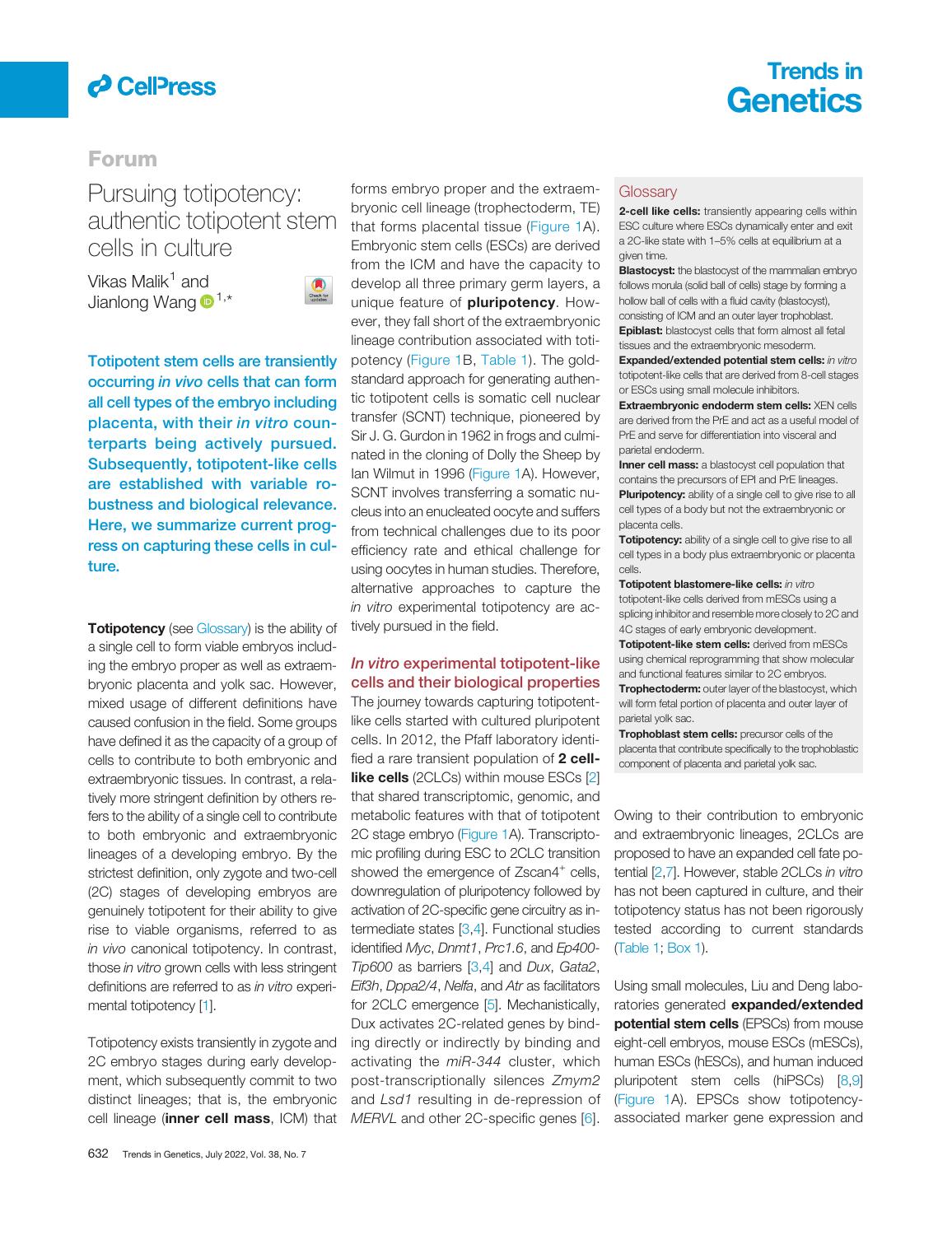

<span id="page-1-0"></span>

<sup>(</sup>See figure legend at the bottom of the next page.)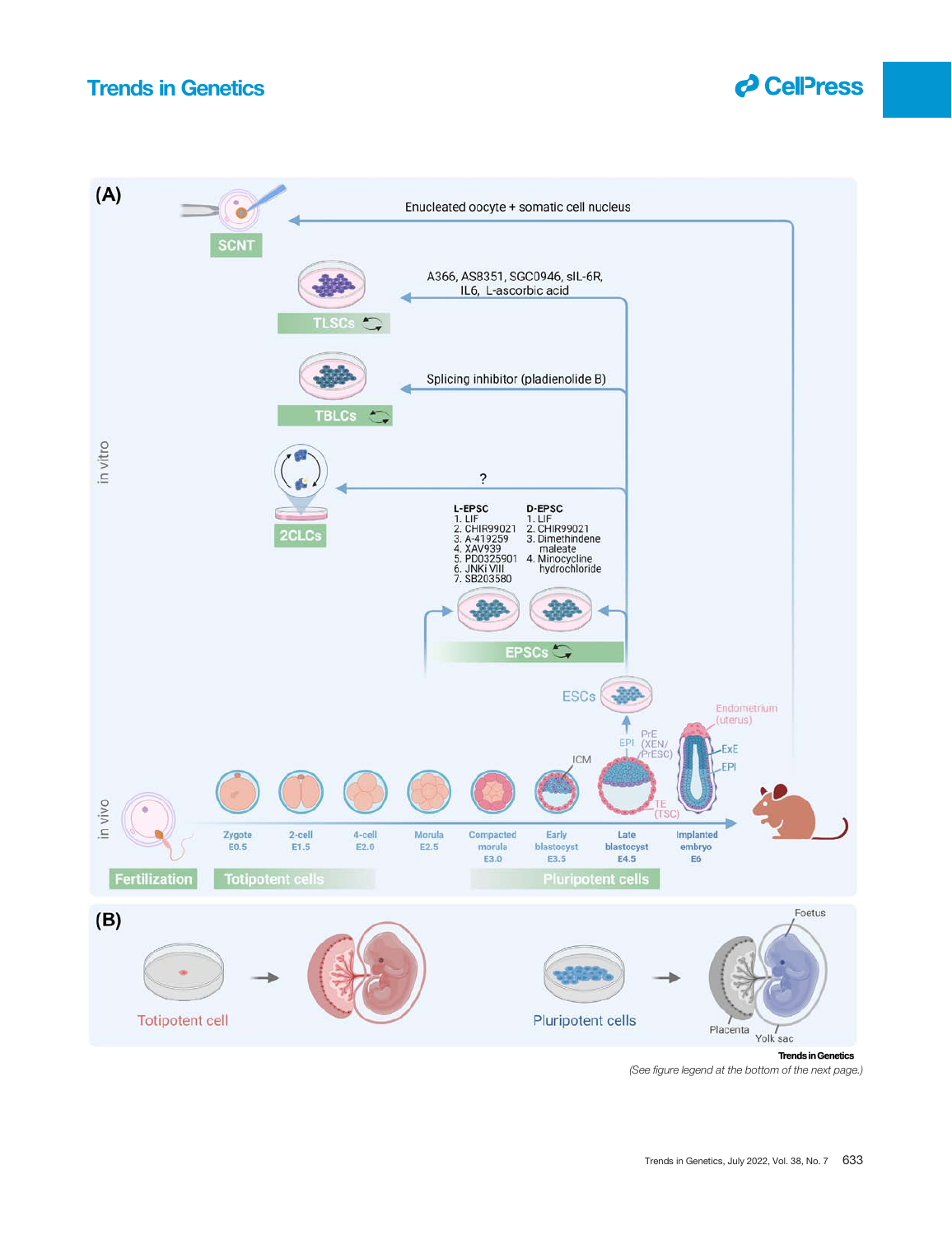# Trends in Genetics

# $\partial$  CelPress

possess the ability to contribute to both embryonic and extraembryonic tissues, including trophoblast lineages in chimera generation [\(Table 1\)](#page-3-0). While ESCs need trophoblast stem cells (TSCs) and/or extraembryonic endoderm (XEN) cells to form into a blastoid-like structure, even a single EPSC could do so [[10\]](#page-4-0). Such potential fits the in vitro experimental totipotency definition. However, contrary to previous claims, single-cell transcriptomic profile comparison showed Liu-EPSCs correlated more with E4.5 or parental ESCs and Deng-EPSCs with E5.5 epiblast or EpiSCs rather than earlier embryonic states [[11\]](#page-4-0). EPSCs also failed to facilitate TSC reprogramming. Although EPSCs contributed to both epiblast (EPI) and trophectoderm (TE) in chimera aggregation experiments, a careful examination of cells contributing to TE showed expression of pluripotency factors rather than TE or trophoblast lineage markers [[11](#page-4-0)], suggesting the *in vitro* experimental totipotency of EPSCs could be limited [\(Table 1](#page-3-0)). Although EPSCs also underperformed in blastoid-forming assays, a small population could nonetheless contribute to TE or extraembryonic endoderm (ExE)-like cells. This brings up a contrasting yet intriguing point that only the forced positional localization of donor EPSCs to surface in blastoid-forming assays, but not freely localized donor EPSCs to the host embryo in chimera aggregation experiments, may induce TE differentiation. These observations suggest that not all but only a tiny EPSC population might have expanded potential under specific experimental conditions.

Thus, future totipotency capture and assessment should focus on the differentiation of proper cell types and their positions in the embryo to satisfy strict standards.

In the race to obtain in vitro totipotent cells, the Du laboratory has made fascinating claims of generating **totipotent blastomere-like cells** (TBLCs) from mESCs ([Figure 1](#page-1-0)A) using a splicing inhibitor [[12\]](#page-4-0). TBLCs show epigenomic and transcriptomic profiles similar to 2C and fourcell blastomeres but distinct from either EPSCs or 2CLCs and have robust bidirectional embryonic and extraembryonic differentiation potential [\(Table 1\)](#page-3-0). However, in the current culture conditions, these cells suffer from a low proliferation rate, and the molecular basis for self-renewal of TBLC warrant further experiments. Nonetheless, this study uncovers another way to capture and maintain totipotentlike cells in vitro.

More recently, **totipotent-like stem cells** (TLSCs) were derived from mESCs using chemical reprogramming [\(Figure 1](#page-1-0)) that showed remarkably similar features to 2C embryos than any other totipotent-like cells derived so far [[13\]](#page-4-0). TLSCs share 2C-stage transcriptomic, chromatin and broad-H3K4me3 profiles and contribute to both embryonic and extraembryonic tissues in in vivo chimera and in vitro blastoid-formation assays following the stringent criteria for totipotency assessment [\(Table 1\)](#page-3-0). Although TLSCs present a suitable model for understanding

establishment, maintenance, and exit of totipotency, they are heterogeneous cells in culture and, like all other totipotent-like cells established thus far, the blastoids derived from TLSCs are incapable of developing into an entire organism.

The last decade has seen a surge of in vitro cultured stem-cell-based embryo models using human EPSCs, iPSCs and especially human naïve ESCs [[14](#page-4-0)]. Compared to conventional human primed ESCs, naïve hESCs markedly display a broader developmental potential to form blastocystlike structure and contribute to both EPI and TE [[15\]](#page-4-0). Naïve ESC-based blastoids, generated with triple inhibition of Hippo, transforming growth factor (TGF)-β, and extracellular signal-regulated kinase (ERK) pathways, showed better similarity to their in vivo counterparts including implantation capability using hormone stimulated 2D open-faced endometrial layer (OFEL) system *in vitro* [[15\]](#page-4-0). However, these human blastoids do not represent early preimplantation (zygote to morula) stages thus making in vitro derived totipotent-like cells a more desirable system to capture early and late stages of embryogenesis.

The above-mentioned *in vitro* derived totipotent-like cells were all shown to have varying degrees of expanded lineage differentiation potential compared to ESCs. Yet they are molecularly and functionally distinct [\(Figure 1](#page-1-0)A; [Table 1](#page-3-0)). The striking differences in the acquiring approaches and molecular features of these cells could suggest that

Figure 1. Overview of mouse early development and current status of totipotent-like cells cultured in vitro. (A) Mouse development begins with fertilization followed by the formation of a zygote (1-cell) and blastomere of a 2-cell (2C) embryo; both of which are totipotent. The zygotic genome is activated at the 2C stage in the mouse. The inner cell mass (ICM) cells in the blastocyst are pluripotent. The blastocyst has three distinct cell lineages: EPI, epiblast; PrE, primitive endoderm; and TE, trophectoderm. EPI gives rise to all cells of the organism; TE forms placenta; and PrE forms yolk sac. Embryonic stem cells (ESCs), extraembryonic endoderm (XEN) stem cells or primitive endoderm stem cells (PrESC) cells (see Ref [1] in the supplemental information online), trophoblast stem cells (TSCs) have been established from EPI, PrE and TE respectively, by isolating cells from mouse blastocysts. Differentiated cells can be reprogrammed to totipotent cells through somatic cell nuclear transfer (SCNT). ESCs have been reprogrammed to totipotent blastomere-like cells (TBLCs) via spliceosome suppression [[12](#page-4-0)], to expanded/extended potential stem cells (EPSCs [[8,9\]](#page-4-0)) and totipotent-like stem cells (TLSCs [[13\]](#page-4-0)) via small molecule inductions. In contrast, 2 cell-like cells (2CLCs) are transiently appearing cells within ESC culture where ESCs dynamically enter and exit a 2CLC-like state with 1-5% cells at equilibrium at a given time [\[2,6\]](#page-4-0). Key chemical inhibitors used for in vitro derivation of indicated TLSCs are mentioned. Green rectangles roughly represent the molecular features matching with early mouse development stages. Two small, curved arrows represent self-renewal in vitro. E0.5 to E6 represent embryonic day numbers. ExE: extraembryonic endoderm. (B) Schematic depiction of totipotent (red) and pluripotent (blue) cells and their contributions to both embryonic and extraembryonic tissues or only to embryonic tissues, respectively. Drawn with [BioRender.com](http://BioRender.com).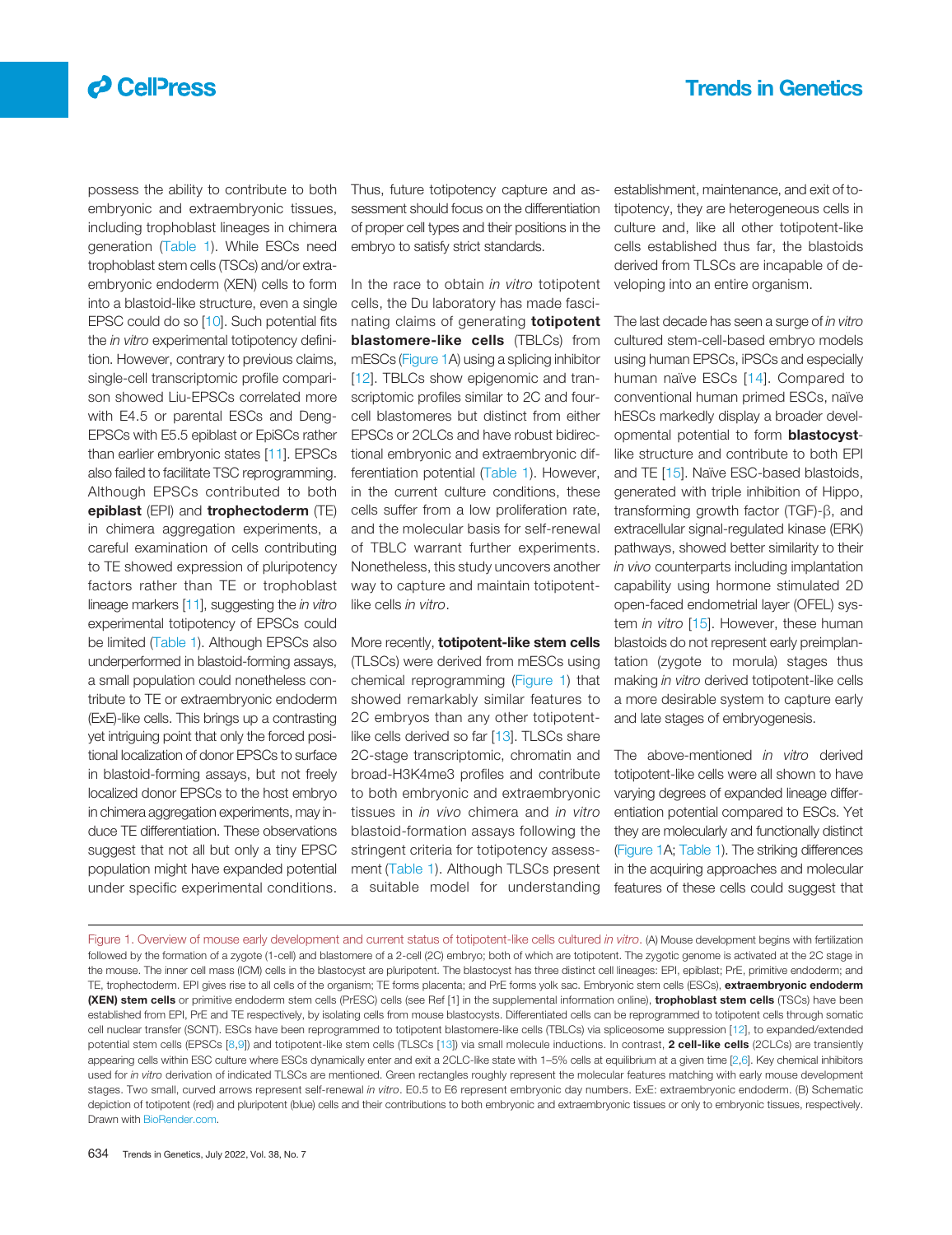# <span id="page-3-0"></span>Trends in Genetics



| Features                                                                        | mESCs                                           | hESCs (naïve)                                   | 2CLCs <sup>[2]</sup>                             | EPSCs [8,9]                                                     | TBLCs [12]                                          | TLSCs [13]                                    |
|---------------------------------------------------------------------------------|-------------------------------------------------|-------------------------------------------------|--------------------------------------------------|-----------------------------------------------------------------|-----------------------------------------------------|-----------------------------------------------|
| Embryonic tissue contribution                                                   | Yes                                             | Yes                                             | Yes                                              | Yes                                                             | Yes                                                 | Yes                                           |
| Extra embryonic contribution to TE                                              |                                                 |                                                 |                                                  |                                                                 |                                                     |                                               |
| Chimera assays (in vivo)<br>(i)                                                 | <b>No</b>                                       | Ethically<br>challenging                        | Yes <sup>a</sup>                                 | Yes <sup>c</sup>                                                | Yes                                                 | Yes                                           |
| Blastoid-formation assay (in vitro)<br>(i)                                      | <b>No</b>                                       | Yes                                             | Yesb                                             | Yes <sup>c</sup>                                                | Yes                                                 | Yes                                           |
| TSC reprogramming<br>(iii)                                                      | <b>No</b>                                       | Yes                                             | Not tested                                       | Yes <sup>c</sup>                                                | Not tested                                          | Not tested                                    |
| Transcriptomic profiles                                                         |                                                 |                                                 |                                                  |                                                                 |                                                     |                                               |
| Global comparison with mouse<br>early embryonic states<br>(single-cell RNA-seg) | Similar to<br>preimplantation<br>epiblast stage | Similar to<br>preimplantation<br>epiblast stage | Not compared<br>with in vivo<br>totipotent cells | Similar to 4C and<br>8C stages <sup>c</sup>                     | Similar to 2C and<br>4C stages                      | Similar to 2C<br>and 4C stages                |
| Totipotency or 2C markers                                                       | <b>No</b>                                       | <b>No</b>                                       | High                                             | <b>No</b>                                                       | High                                                | High                                          |
| Pluripotency markers                                                            | High                                            | High                                            | Low                                              | High                                                            | Low                                                 | Low                                           |
| <b>MERVL</b>                                                                    | Low                                             | Show HERV<br>expression                         | High                                             | <b>No</b>                                                       | High                                                | High                                          |
| Genomic landscape                                                               |                                                 |                                                 |                                                  |                                                                 |                                                     |                                               |
| Chromatin mobility                                                              | Low                                             | comparable                                      | High                                             | Not tested                                                      | Not tested                                          | Not tested                                    |
| Chromatin accessibility                                                         | Low                                             | comparable                                      | High                                             | Not tested                                                      | High; 8C and<br>ICM-specific open<br>ATAC-seq peaks | High, 2C and<br>4C specific<br>open chromatin |
| DNA methylome                                                                   | High                                            | comparable                                      | Low                                              | Intermediate/<br>dynamic <sup>d</sup> ; higher<br>level of 5hmC | Low                                                 | Not tested                                    |
| In vitro culture                                                                |                                                 |                                                 |                                                  |                                                                 |                                                     |                                               |
| Self-renewal                                                                    | Yes                                             | Yes                                             | Transient                                        | Yes                                                             | Yes                                                 | Yes                                           |
|                                                                                 |                                                 |                                                 |                                                  |                                                                 |                                                     |                                               |

## Table 1. Molecular features of pluripotent and in vitro experimental totipotent-like cells

Here high/low and yes/no are based on comparison with mESCs.

<sup>a</sup>Not tested with stringency [[7\]](#page-4-0).

<sup>b</sup>Done using EpiSC-derived iBLCs (see Ref [2] in the supplemental information online), which are molecularly similar to 2CLCs; also not done with single 2CLC. <sup>c</sup>Challenged by [[11](#page-4-0)].

<sup>d</sup>Varying levels of 5mC were found between mESCs cultured in different media and EPSCs generated from mESCs of different genetic backgrounds [\[8\]](#page-4-0).

there exist alternate routes to reach an authentic totipotent state or alternative totipotent states.

## Ongoing capture of in vitro experimental totipotency

Lessons from *in vivo* embryogenesis and ground-breaking discovery for induction and maintenance of iPSCs should provide a guiding torchlight for establishing authentic totipotent cells in vitro. The forced ectopic expression of transcription factors (TFs) could similarly be used to induce totipotency in pluripotent and/or somatic cells following a rational selection of factors, involved in both induction and maintenance of totipotency. For example, although not essential for embryonic development (see Ref [3] in the supplemental information online), the Dux protein family gene Dux (human homolog DUX4) could be a potential candidate as its overexpression in ESCs can partially activate ZGA and cause chromatin changes similar to 2C stage embryos see Refs [4, 5] in the supplemental information online).

Extracellular signaling is also critical in regulating cell fates by circumventing limitations of low efficiency, slow kinetics, viral vector dependence, and multiple TF requirement. Additionally, small molecules are rapid, safe, dose-dependent, more controllable, and have the potential for high-throughput screening and therapeutic interventions. High bone morphogenetic protein 4 and

low Activin/Nodal signaling are speculated to be the reason for expanded potential of EPSCs [[10,11\]](#page-4-0). Similarly, using chemical inhibitors, triple inhibition of Hippo, TGF-β, and ERK pathways enhanced human blastoid generation [[15\]](#page-4-0). Thus, improving chemically defined culture conditions will accelerate totipotency reprogramming and facilitate establishing bona fide in vitro experimental totipotency.

The success of all above-mentioned strategies largely relies on a robust reporter system. The most commonly used reporter system so far is MERVL–Zscan4 dual reporter for mouse 2CLCs [\[2](#page-4-0),[4](#page-4-0)], yet a robust reporter for human systems is currently lacking and thus a TBLC- or TLSC-like